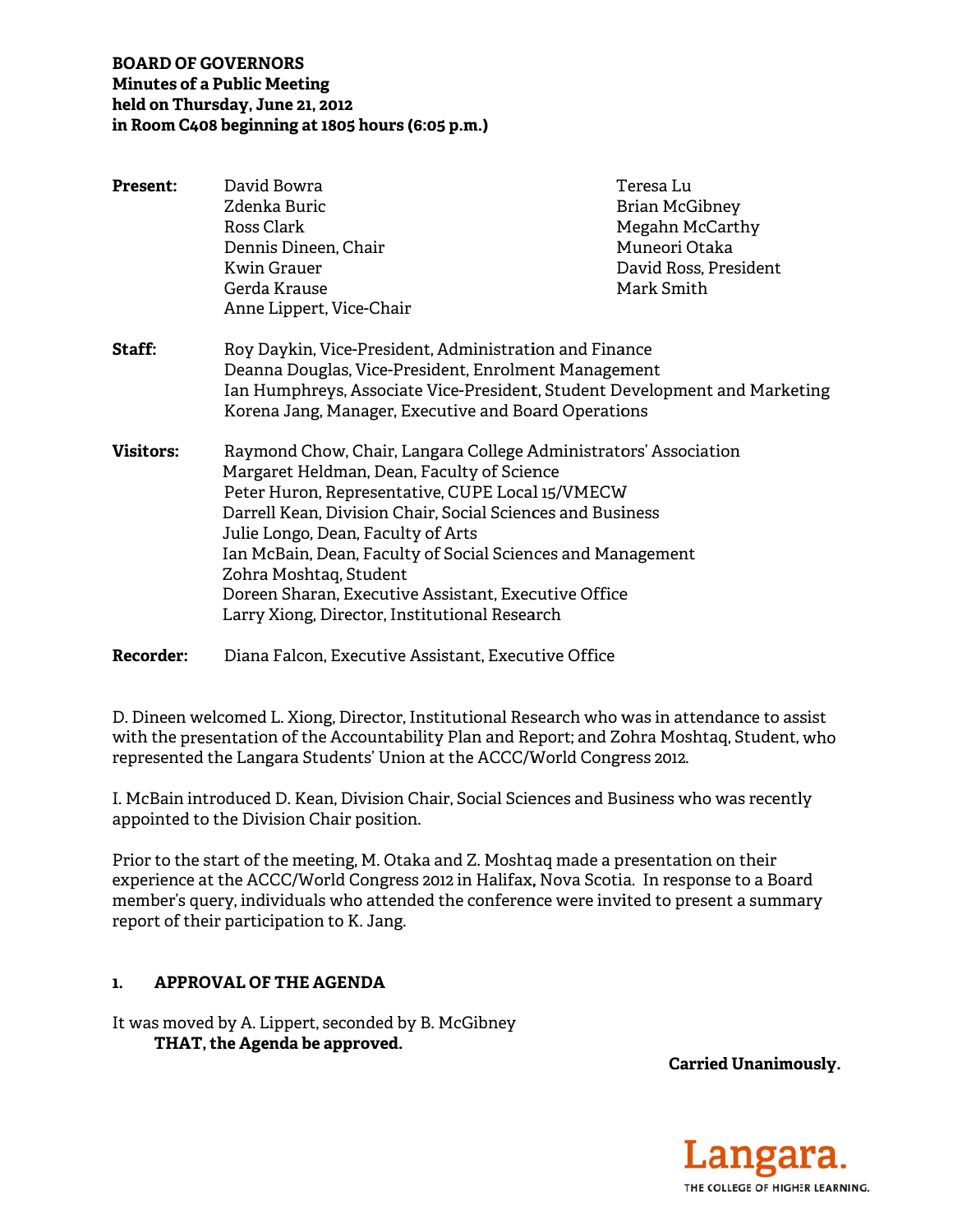# **2. APPROVAL OF THE MINUTES and BUSINESS ARISING**

## **a) Minutes of the Meeting held on May 17, 2012**

It was moved by K. Grauer, seconded by R. Clark  **THAT, the Minutes of the Langara College Board Public Meeting** 

 **held on May 17, 2012 be approved.** 

## **Carried Unanimously.**

# **b) Election of the Board Chair**

With D. Ross as Chairperson, the election to the position of Board Chair took place. He outlined that Board members had been notified at the May 17, 2012 Board meeting that the election of Board Chair would be held at this meeting in accordance with Board Resolution 303 and By-Law 201. D. Ross called for nominations and D. Dineen nominated A. Lippert. D. Bowra seconded the nomination which was accepted by A. Lippert. D. Ross called for nominations three more times. There being no further nominations, A. Lippert was declared Board Chair by acclamation for a two-year term effective August 1, 2012 to July 31, 2014.

D. Ross noted that the election of A. Lippert as Board Chair leaves a vacancy in the position of Board Vice-Chair. D. Ross called for nominations for the position of Board Vice-Chair and A. Lippert nominated D. Bowra. R. Clark seconded the nomination which was accepted by D. Bowra. D. Ross called for nominations three more times. There being no further nominations, D. Bowra was declared Board Vice-Chair by acclamation. Since By-Law 201 states that Vice-Chair elections will be held on odd years, this term of Vice-Chair will be for one year effective August 1, 2012 to July 31, 2013.

D. Ross thanked D. Dineen and R. Clark for their leadership and commitment to the Board and College over the years.

# **3. CHAIR'S REPORT**

## **a) Community Connections**

D. Dineen reviewed the activities as noted in the Community Connections memo attached to the agenda.

D. Dineen invited Board Members to speak about the events that they attended on behalf of the Board.

With respect to the Scholarships Ceremony scheduled for Wednesday, June 27<sup>th</sup>, D. Dineen noted that he would attend and bring greetings on behalf of the Board, and that a number of Board members have also confirmed their attendance.

## **4. PRESIDENT'S REPORT**

D. Ross referenced his memo dated June 14, 2012 attached to the agenda which highlighted College events that occurred in April and May 2012.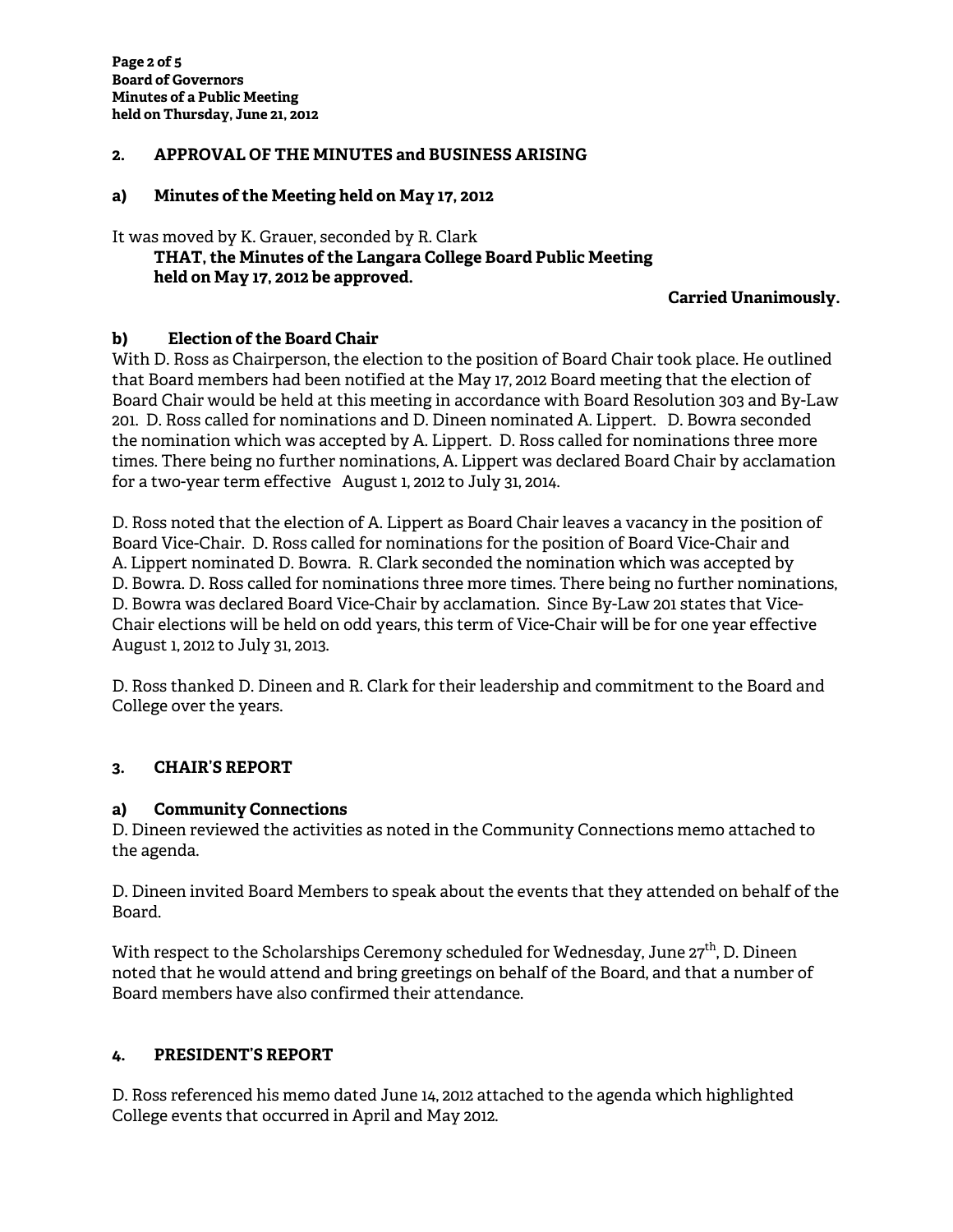D. Ross reported on the following:

- Federal Government soon to announce international education strategy;
- Student Partners Program (SPP) between Citizenship and Immigration Canada and ACCC;
- Access Copyright history and outcome was presented;
- Reorganization of the Ministry of Advanced Education on a regional basis;
- Provincial Government's Annual Capital Allowance (ACA) minor capital funding allocated to maintain existing facilities;
- Dr. Bradley O'Hara announced as new Vice-President, Academic and Provost effective August 15, 2012;
- Roy Daykin announced as Vice-President, Administration and Finance on a permanent basis;
- Dawn Palmer announced as Associate Vice-President, Human Resources effective July 3, 2012;
- A Research Ethics Board has been established and is chaired by John Russell,;
- $\bullet$  Convocation ceremonies were held on June 6<sup>th</sup> and  $7^{th}$  and included several excellent Keynote speakers, one of them being Doug Soo. Videos of all four ceremonies are posted to the website;
- Building C and the LSU building received LEED Gold Certification;
- Softening enrolments can be felt around the province. Langara's enrolments are strong this summer with domestic and international up over 2011.
- Fall applications are up and strong enrolments are expected for the fall term;
- An International Education Registration Group was developed to address the decline in international education enrolments;

D. Ross announced that this is the final board meeting for R. Clark and D. Dineen as their terms come to an end on July 31, 2012. He thanked R. Clark for his passion and insight during his time on the Board. He also thanked D. Dineen as someone with an extremely balanced approach to matters of complexity and whose advice and counsel he has appreciated. Board members acknowledged their service with a round of applause. D. Ross noted that they will be invited to a future event to formally acknowledge their service on the Board.

# **5. COMMITTEE REPORTS**

D. Dineen reminded Board Members of the role of the Coordinating Committee to make decisions on behalf of the Board when there is not sufficient time to present the item to the entire board.

# **a) Board Coordinating Committee**

# **– Meeting held on June 4, 2012**

D. Dineen highlighted the minutes of the meeting held on June 4, 2012 attached to the agenda noting that the Board Coordinating Committee approved the 2011/12 Public Sector Executive Compensation report which is a government report that discloses the salary of employees whose base salary was \$125,000 or greater in the fiscal year 2011/12.

He noted that the report submission deadline was June 15, 2012 to the Public Sector Employers' Council (PSEC) and the report will be posted to the College website by July 15, 2012 as per government guidelines.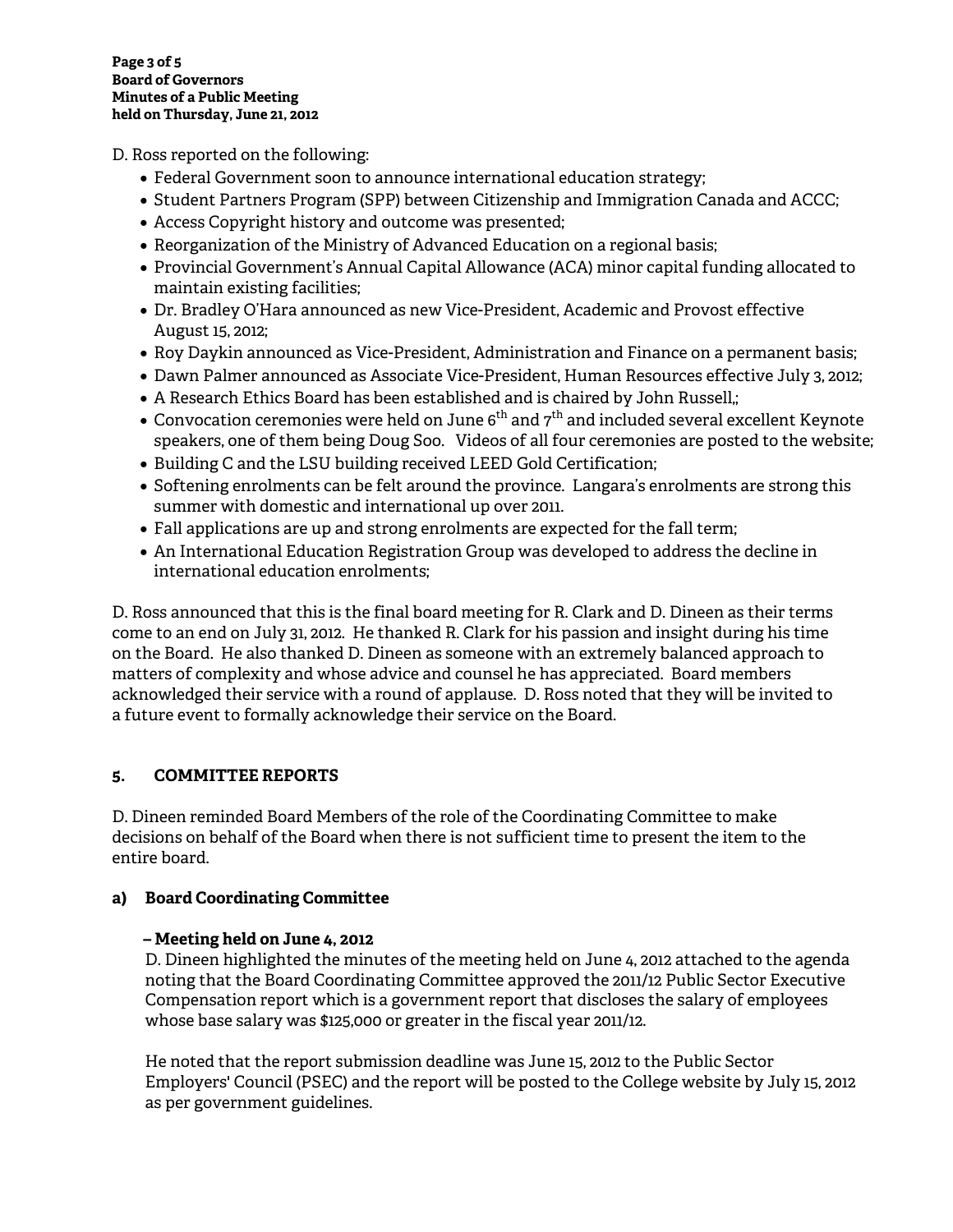## **6. FOR APPROVAL**

# **a) Accountability Plan and Report**

# - **2011/12 Reporting Cycle and 2012/13 to 2014/15 Planning Cycle**

R. Daykin highlighted his memo attached to the agenda and noted that the Accountability Plan and Report for the 2011/12 Reporting Cycle and 2012/13 to 2014/15 Planning Cycle was being presented for approval. The report provides information on the 2012/13 to 2014/15 accountability plan and describes how the College achieved its performance guidelines for the 2011/12 reporting cycle.

R. Daykin thanked L. Xiong and his staff for their contributions to this report. He noted that Government requested a draft be provided prior to institutions approval and was pleased to report that the draft was returned with no changes.

Once approved, the document will be posted on the college and the Ministry of Advanced Education websites as a public report on the College's achievements of our services to students and the community.

It was moved by R. Clark, seconded by B. McGibney

 **THAT, the Accountability Plan and Report for the 2011/12 Reporting Cycle and the 2012/13 to 2014/15 Planning Cycle be approved.** 

**Carried Unanimously.** 

# **7. FOR INFORMATION**

D. Dineen announced that the Board Resourcing and Development Office of the provincial government has appointed three new Board members who have very diverse backgrounds and who will contribute positively to the Board. K. Jang will provide more information once written confirmation of the appointments is received.

# **8. EDUCATION COUNCIL REPORTS**

# **a) Report of the Meeting held on May 17, 2012**

G. Krause highlighted the summary report of the Education Council meeting held on May 17, 2012 attached to the agenda and noted a number of new courses; program changes; and course changes. She noted that changes in Nursing were part of the renewal of the BSN program and new courses in Nursing will separate lab and lecture components of individual courses into separate courses. She further noted that a Program Review Policy was approved by EdCo and highlighted the purpose of Program Review and Renewal.

There were no items with financial implications.

The Education Council Summary Report for May 17, 2012 was received for information.